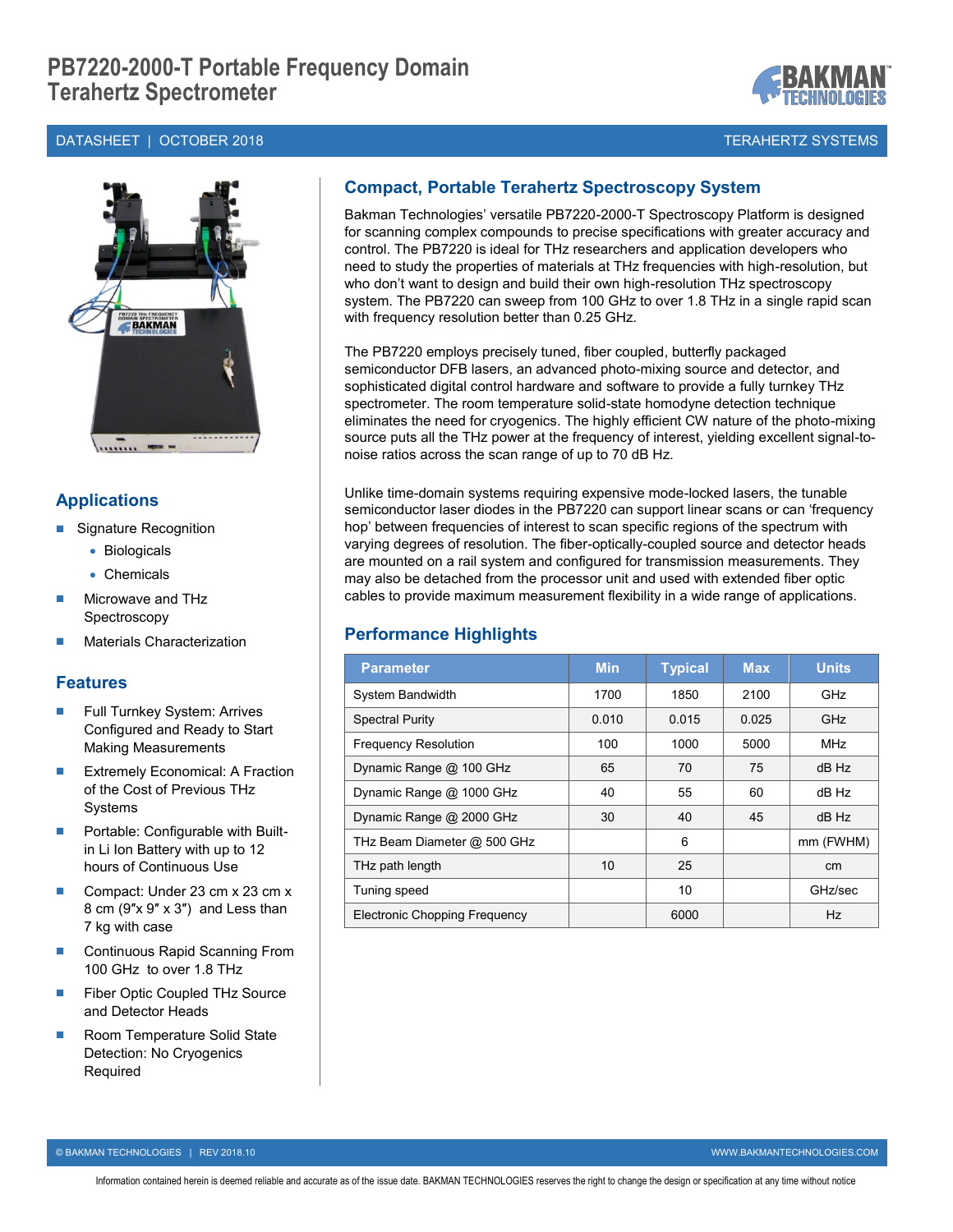#### DATASHEET | OCTOBER 2018 TERAHERTZ SYSTEMS

#### **Terahertz Performance**

Typical performance of a PB7220-2000-T - THz Spectrometer for a scan of laboratory air at 1 ATM, 1 sec time constant.



Air at 1 ATM with water vapor. No processing was performed because head spacing was adjusted to remove interference fringes from the region of interest.



© BAKMAN TECHNOLOGIES | REV 2018.10 WWW.BAKMANTECHNOLOGIES.COM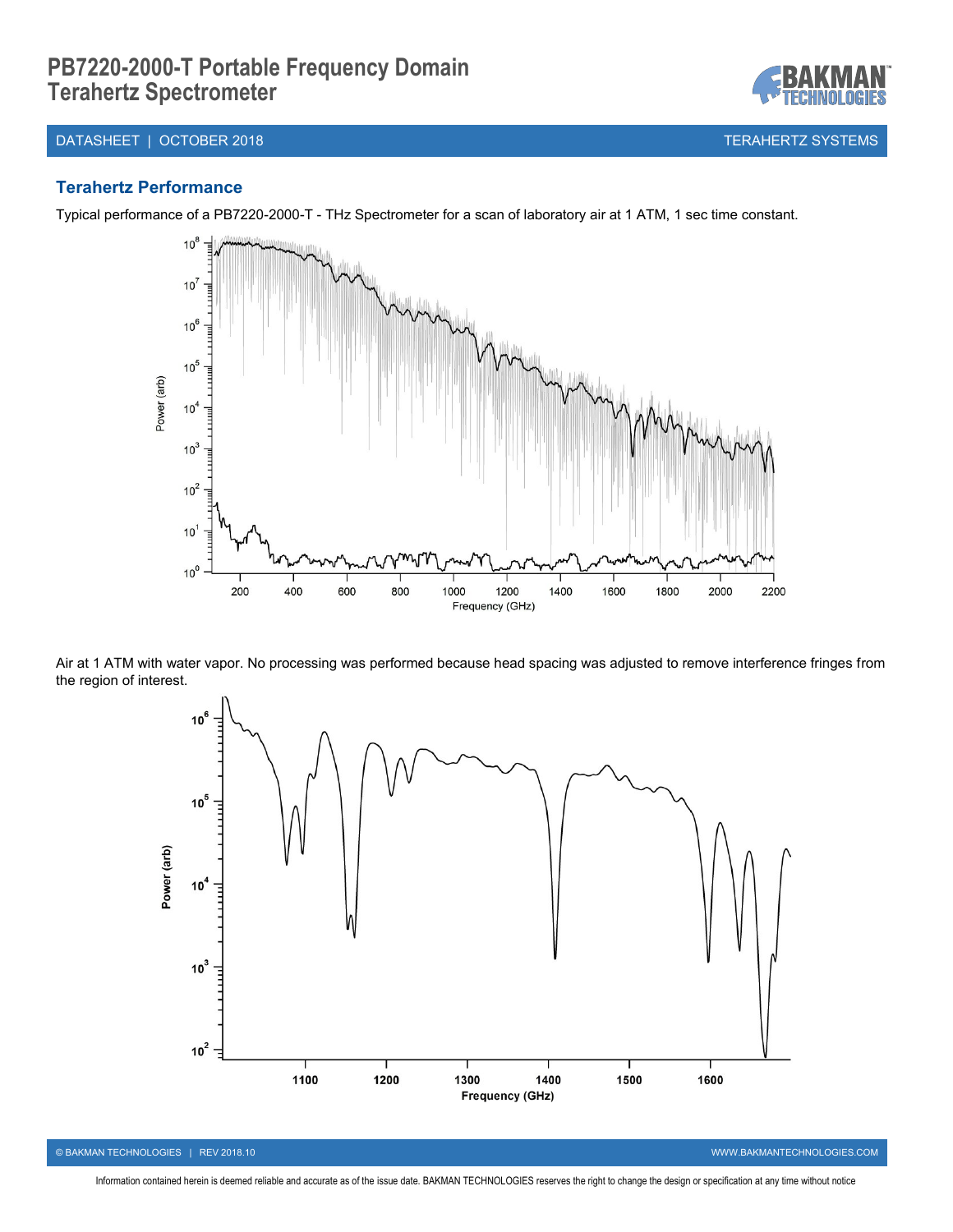



# **PB7220-2000-T Terahertz System**



# **PB7220 2000-T Terahertz Optics**

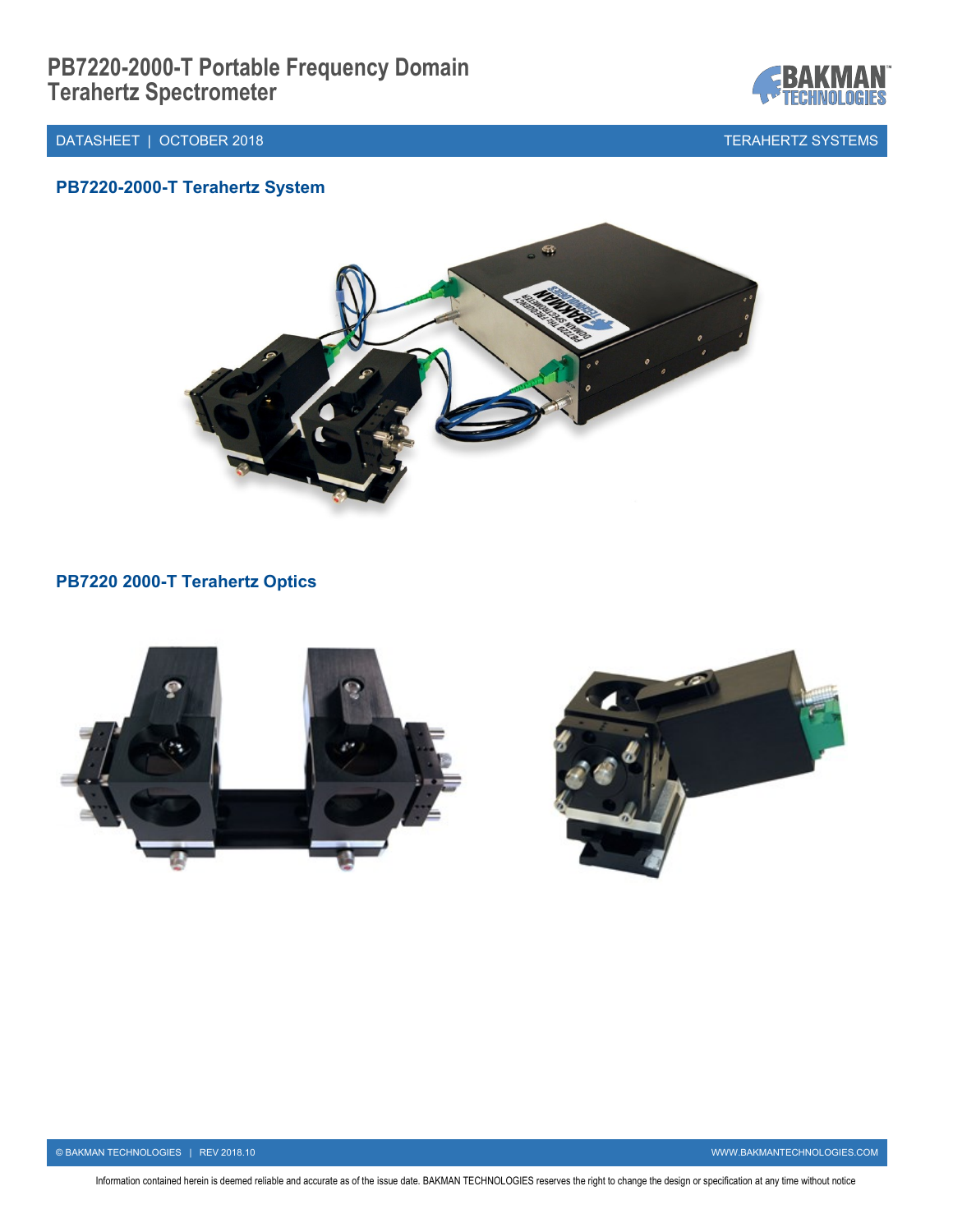DATASHEET | OCTOBER 2018 TERAHERTZ SYSTEMS

IOLOGIES

## **Terahertz Control Unit Dimensions**



# **Terahertz Optics Dimensions**



© BAKMAN TECHNOLOGIES | REV 2018.10 WWW.BAKMANTECHNOLOGIES.COM

Ł  $\begin{bmatrix} 1.2\text{in} \\ 31.12\text{min} \end{bmatrix}$ 

Ţ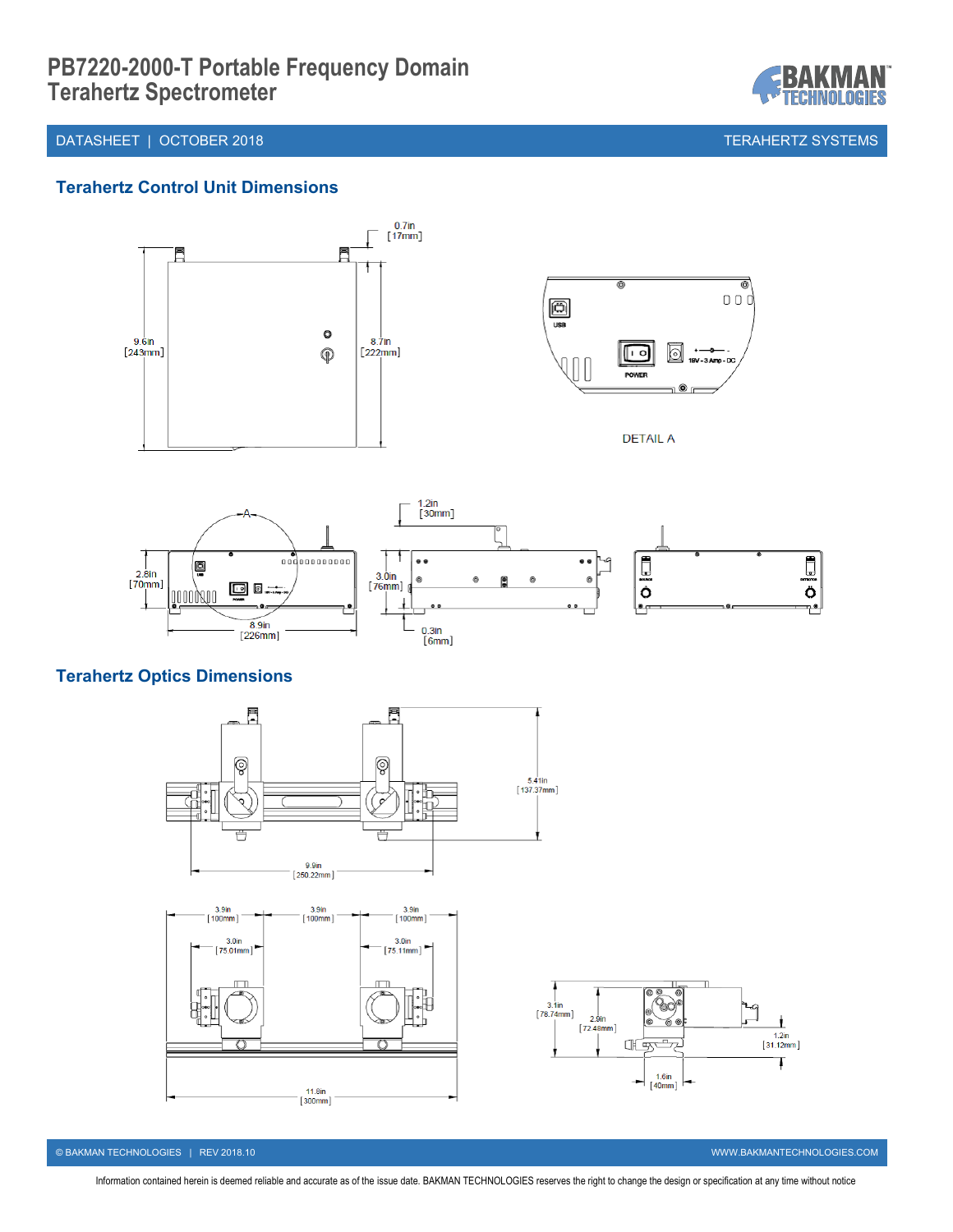#### DATASHEET | OCTOBER 2018 TERAHERTZ SYSTEMS

#### **Graphical User Interface**

The PB7220 includes highly functional software for Windows 7 PCs. Besides being able to control the frequency of the system with the Dwell or Scan, it is now also possible to do averaging, background subtraction, normalization and smoothing all from the same interface. The calibration files are installed into the PB7220, and if a new computer is connected to the PB7220, the calibration files are automatically downloaded to the computer. This makes it easy to move the PB7220 to different computers.

### **Single-Channel System Graphical User Interface**